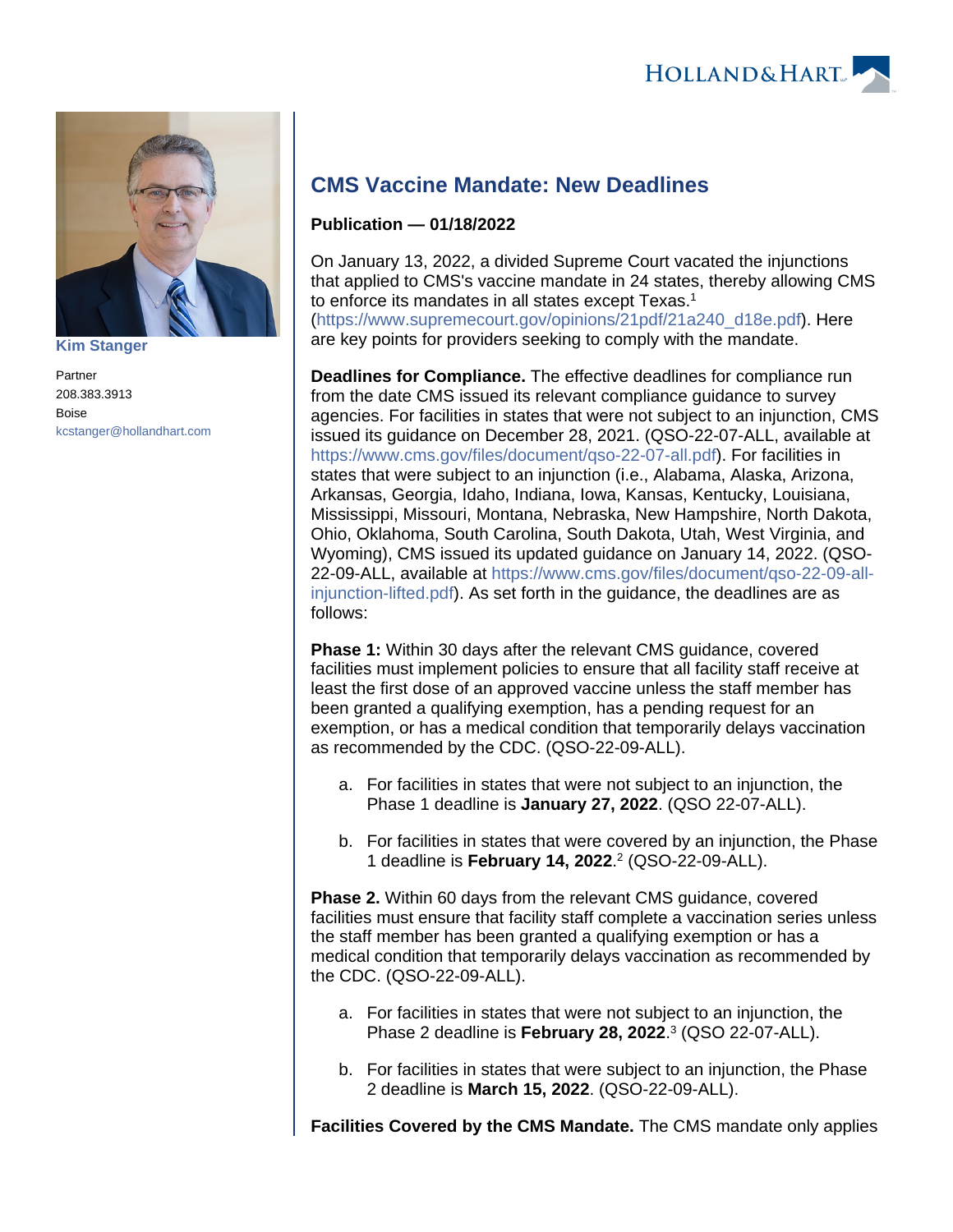

to the following facilities that are regulated by Medicare: ambulatory surgery centers (ASC); community mental health centers; comprehensive outpatient rehabilitation facilities (CORF); critical access hospitals (CAH); end-stage renal disease (ESRD) facilities; home health agencies (HHA); home infusion therapy suppliers; hospices; hospitals; intermediate care facilities for individuals with intellectual disabilities; clinics, rehabilitation agencies, and public health agencies as providers of outpatient physical therapy and speech-language pathology services; psychiatric residential treatment facilities (PRTF); programs for all-inclusive care for the elderly organizations (PACE); rural health clinics (RHC)/Medicare federally qualified health centers (FQHC); and long-term care facilities. (FAQs re CMS Omnibus COVID-19 Health Care Staff Vaccinations, available at [https://www.cms.gov/files/document/cms-omnibus-covid-19-health-care](https://www.cms.gov/files/document/cms-omnibus-covid-19-health-care-staff-vaccination-requirements-2021.pdf)[staff-vaccination-requirements-2021.pdf](https://www.cms.gov/files/document/cms-omnibus-covid-19-health-care-staff-vaccination-requirements-2021.pdf) ("CMS FAQ")). The CMS rule does not apply to other providers, including most physician groups even if they participate in Medicare or Medicaid.

**Personnel Covered by the CMS Mandate.** Covered facilities must ensure that all their staff are vaccinated regardless of clinical responsibility or patient contact unless they have been granted an exemption or they work completely remotely without contact with other staff. In addition to employees, the mandate applies to licensed practitioners with clinical privileges, students, trainees, board members, volunteers, and other vendors or contractors who provide care, treatment, or other services for the facility and/or its patients. For more information about covered personnel, see the CMS FAQs or our prior client alert, available at [https://www.hollandhart.com/cms-vaccine-mandate-for-healthcare](https://www.hollandhart.com/cms-vaccine-mandate-for-healthcare-workers-resources-for-preparing-your-policies)[workers-resources-for-preparing-your-policies](https://www.hollandhart.com/cms-vaccine-mandate-for-healthcare-workers-resources-for-preparing-your-policies).

**Exemptions.** Facility staff affected by the mandate may still obtain exemptions for medical conditions or sincerely held religious beliefs. Per the CMS guidance, facility staff seeking an exemption should submit their requests by the relevant Phase 1 deadline. Facilities should grant or deny the exemptions in advance of the Phase 2 deadline. In addition, vaccination may be delayed if a facility staff member has a medical condition that makes vaccination temporarily contraindicated per CMS guidance. For more information about exemptions, see the CMS FAQs or our prior client alerts, available at [https://www.hollandhart.com/cms](https://www.hollandhart.com/cms-vaccine-mandate-for-healthcare-workers-resources-for-preparing-your-policies)[vaccine-mandate-for-healthcare-workers-resources-for-preparing-your](https://www.hollandhart.com/cms-vaccine-mandate-for-healthcare-workers-resources-for-preparing-your-policies)[policies](https://www.hollandhart.com/cms-vaccine-mandate-for-healthcare-workers-resources-for-preparing-your-policies) and [https://www.hollandhart.com/evaluating-religious-exemption](https://www.hollandhart.com/evaluating-religious-exemption-requests-under-the-cms-covid-19-vaccine-mandate)[requests-under-the-cms-covid-19-vaccine-mandate](https://www.hollandhart.com/evaluating-religious-exemption-requests-under-the-cms-covid-19-vaccine-mandate) .

**Enforcement.** CMS's enforcement tools depend on the nature of the facility. For nursing homes, home health agencies, and hospices, CMS may impose civil monetary penalties, deny payments, or terminate participation in Medicare and Medicaid. For other facilities (including hospitals and ASCs), the sole enforcement remedy is termination of Medicare and Medicaid participation. CMS has reaffirmed that its "primary goal is to bring health care facilities into compliance. Termination would generally occur only after providing a facility with an opportunity to make corrections and come into compliance." (QSO-22-09-ALL). CMS will investigate compliance through its usual survey process. According to the CMS guidance, CMS facilities that fail to maintain 100% compliance within